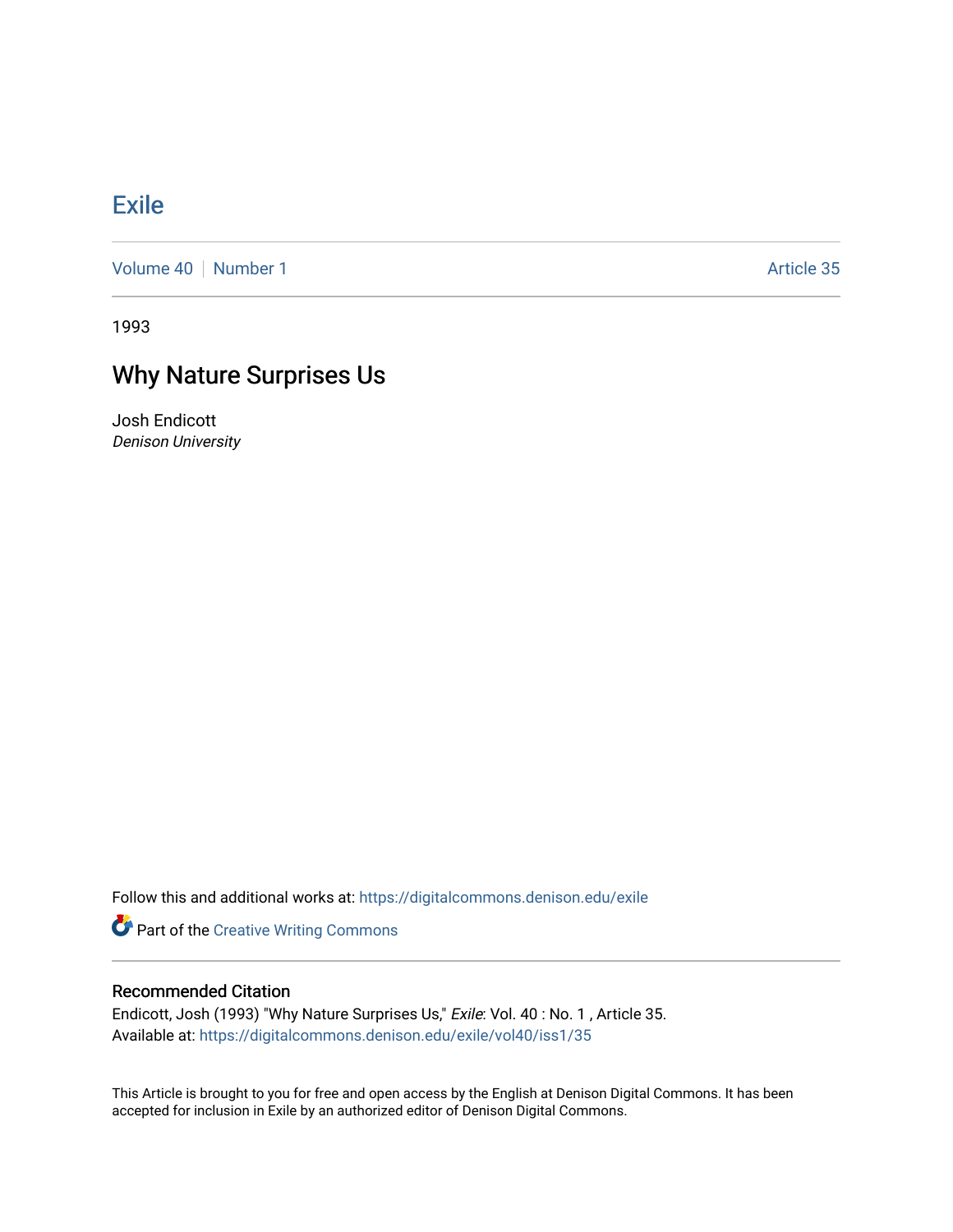## **Why Nature Surprises Us**

The clouds slump into the gutters, Their heavy bodies plane the roof, Their tongues on tin, dragging. The close friction Like the rub of comb and mane. And heaven-A pin of light driven between dark woods.

All four of them are up Today, Even the lame one Hobbling like a broken easel. Even through the spiked, sweating tobacco, And the moaning wheat sheaves, They've smelled the dark oats Like so many sheep's teeth sifted in the bucket.

#### II

The grime from their coats, Their teeth marks sewn into my jeans, Their golden-bleached dung-They are in the wind, The land they've beaten themselves into, Throwing their bodies down to mark the earth.

#### III

After the storm, When the red trailer With heavy, iron barred doors Bumped into view, What else could it mean?

#### It was noon.

We stood in the gaping doorway. The high sun Played tricks on the horses; Their broad shoulders and narrow backs All plateaus and plains, Their drugged heads-Their necks,